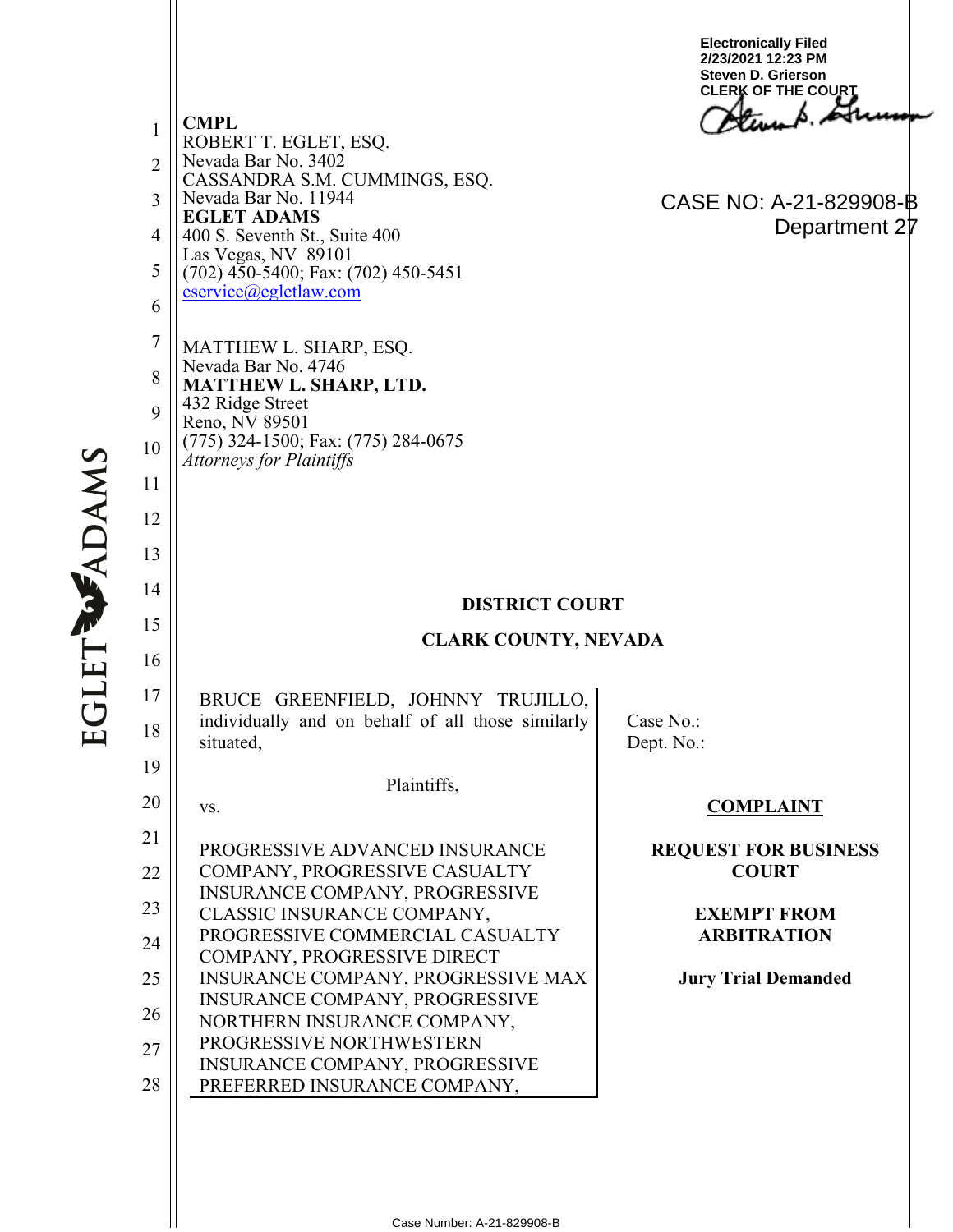1

2

3

4

5

6

7

8

9

10

11

12

13

14

15

16

17

### PROGRESSIVE SPECIALTY INSURANCE COMPANY, DOES 1 through 10.

Defendants.

Plaintiffs, Bruce Greenfield and Johnny Trujillo, by and through the undersigned counsel and on behalf of themselves and all other similarly situated, hereby submit this Class Action Complaint against Defendant, Progressive Advanced Insurance Company, Progressive Casualty Insurance Company, Progressive Classic Insurance Company, Progressive Commercial Casualty Company, Progressive Direct Insurance Company, Progressive Max Insurance Company, Progressive Northern Insurance Company, Progressive Northwestern Insurance Company, Progressive Preferred Insurance Company, Progressive Specialty Insurance Company (hereinafter collectively "Progressive"), and DOES 1 through 10.

### **I. INTRODUCTION**

1. This action seeks class-wide relief for Defendant Progressive's failure to provide and charge a fair and appropriate insurance premium and to provide premium reduction to its Nevada automobile insurance policyholders amid the COVID-19 pandemic.

18 19 20 2. Plaintiffs bring this action on behalf of themselves and on behalf of all Nevada residents who held automobile insurance policies through Progressive as of March 1, 2020, and who have thereafter continued to be Progressive automobile policyholders.

21 22 23 24 25 26 3. Plaintiffs and the class, along with everyone in this country, have faced substantial life changes since March 1, 2020 because of the COVID-19 pandemic, including reduced driving time and miles. The reduction of driving time and miles driven reduces the risk associated with insuring Plaintiffs and the class members' vehicles. Progressive has not taken the appropriate action to reduce Plaintiffs and the class members' premiums to accurately reflect the decreased risk.

- 27
- 28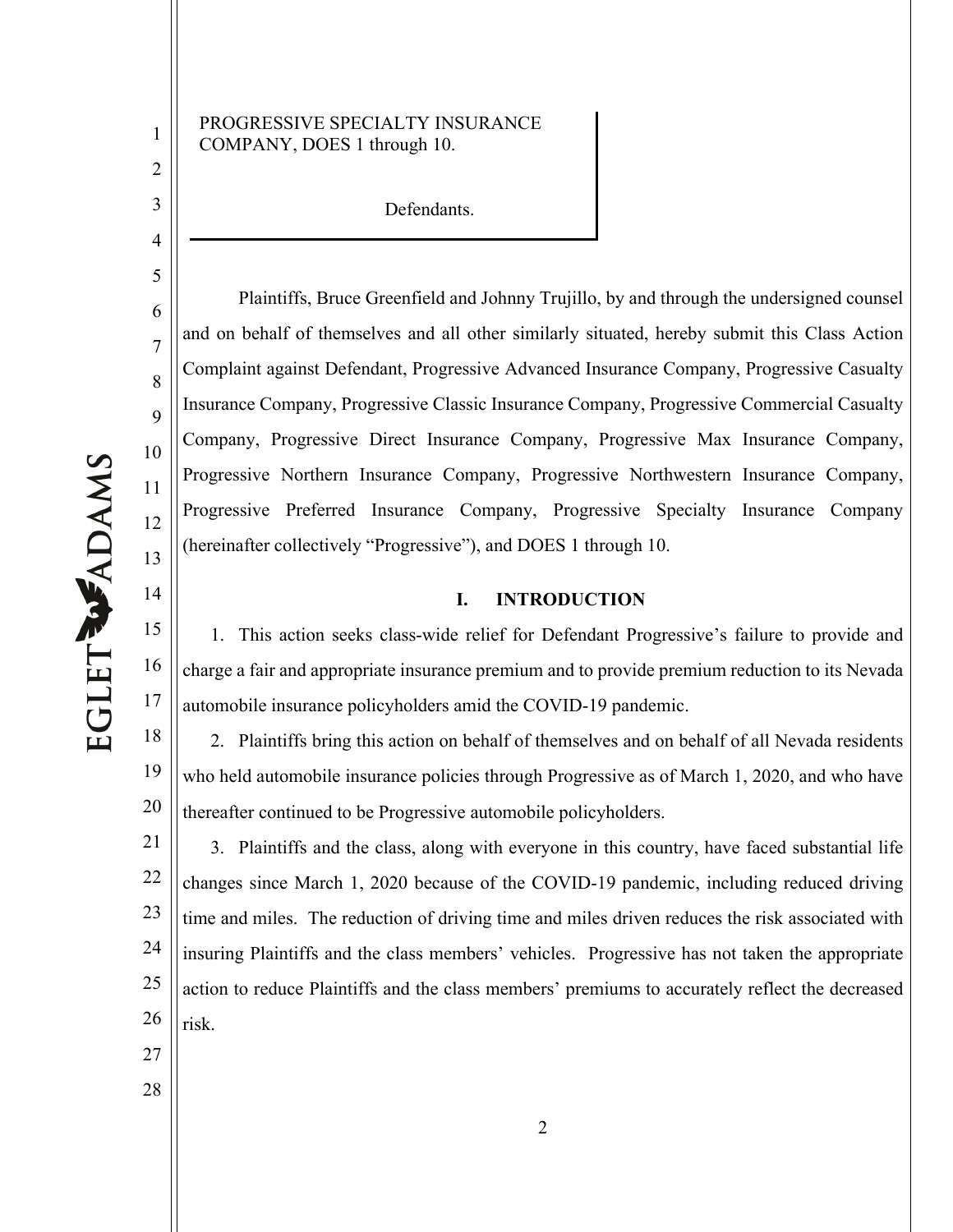2 3 4. Plaintiff, Bruce Greenfield, is a resident of the State of Nevada, and a current automobile insurance policyholder of Progressive.

**II. PARTIES**

4 5 5. Plaintiff, Johnny Trujillo, is a resident of the State of Nevada, and a current automobile insurance policyholder of Progressive.

6 7 8 9 10 11 12 6. Defendants Progressive Advanced Insurance Company, Progressive Casualty Insurance Company, Progressive Classic Insurance Company, Progressive Commercial Casualty Company, Progressive Direct Insurance Company, Progressive Max Insurance Company, Progressive Northern Insurance Company, Progressive Northwestern Insurance Company, Progressive Preferred Insurance Company, Progressive Specialty Insurance Company (hereinafter collectively "Progressive"), are all Ohio companies with offices at 6300 Wilson Mills Road, Mayfield Village, Ohio, 44143.

13 14 7. Defendant, Progressive Casualty Insurance Company, is an Ohio Corporation registered to do business in the State of Nevada.

15 16 8. Collectively, Defendants are all part of the Progressive family of companies, licensed in Nevada to sell automobile insurance policies within the State of Nevada.

17 18 9. Defendants DOE 1 through 10 are insurance companies that fall within the Progressive umbrella that provide policies of automobile insurance to Nevada residents.

19 20 21 22 23 24 25 26 27 10. That the true names and capacities, whether individual, corporate, associate, or otherwise, of the Defendants herein designated as DOE are unknown to Plaintiffs at this time, and we therefore sue said Defendants by fictitious names. Plaintiffs allege that each named Defendant herein designated as DOE is negligently, willfully, contractually, or otherwise legally responsible for the events and happenings herein referred to and proximately caused damages to Plaintiffs as herein alleged. Plaintiffs will seek leave of Court to amend this Complaint to insert the true names and capacities of such Defendants when same have been ascertained and will further seek leave to join said Defendant in these proceedings. Plaintiffs believe each Defendant named as DOE was responsible for contributing to Plaintiffs' damages as set forth herein.

28

# EGLET WADAMS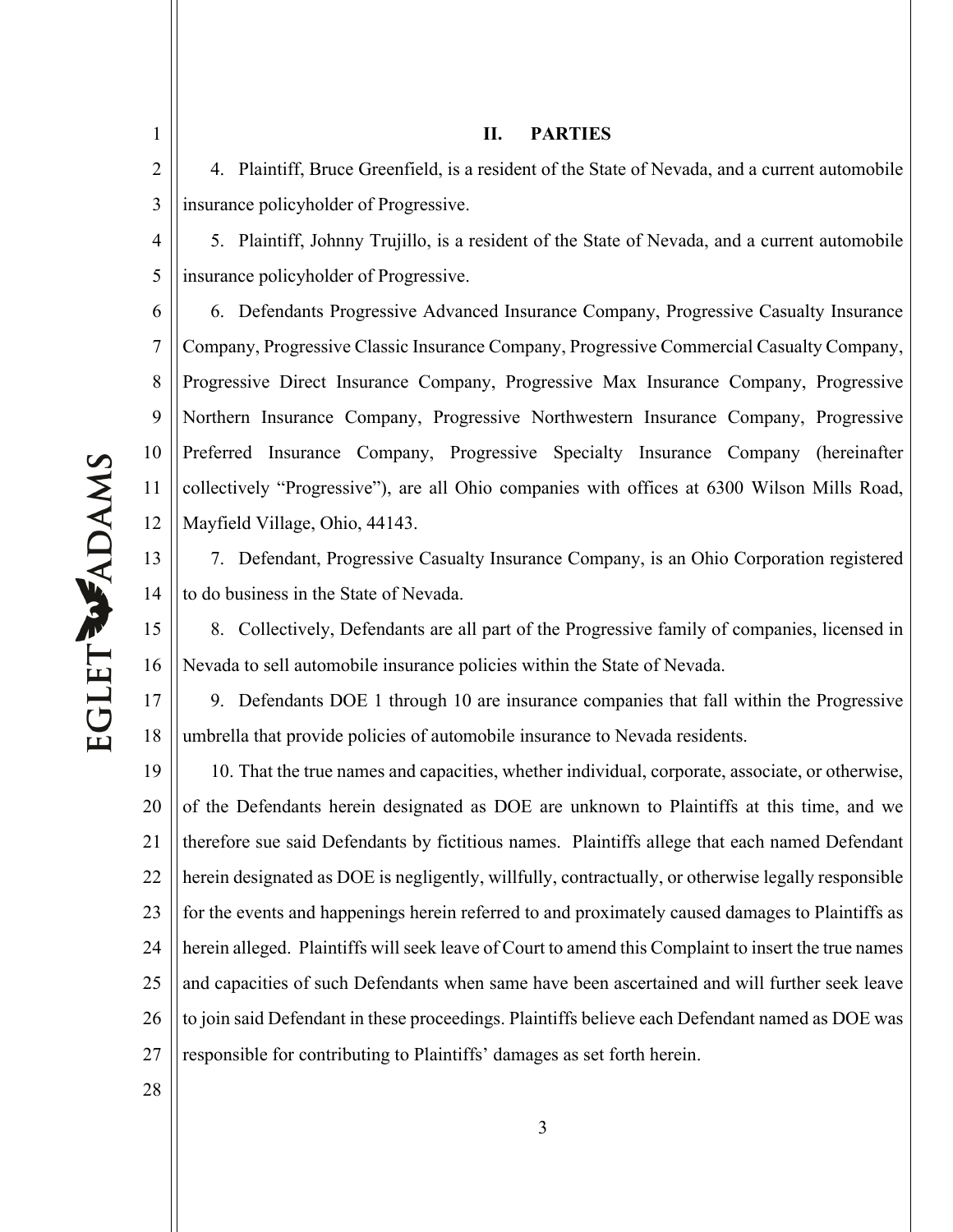### 2 3 4 5 11. That exercise of jurisdiction by this Court over each and every Defendant in this action is appropriate because each and every Defendant has done, and continues to do business in the State of Nevada, and contracted with Nevada residents, breached contracts with Nevada residents, and violated Nevada laws.

**III. JURISDICTION AND VENUE**

6 7 8 9 12. Progressive is an insurance company licensed to do business in Nevada, and it sells automobile insurance to Nevada residents and charges and collects premiums from those citizens. 13. Progressive sold a Nevada insurance policy to Plaintiffs where they reside in Clark County, Nevada.

14. That exercise of jurisdiction by this Court is further appropriate where Plaintiffs reside in the County of Clark, State of Nevada.

12 13 14 15 16 17 15. That this Court has jurisdiction over the subject matter of this action. That exercise of the jurisdiction by this Court over Progressive in this action is appropriate because Progressive has done, and continues to do, business in the State of Nevada, and committed the wrongdoings alleged in this Complaint in the State of Nevada. Additionally, this Court has jurisdiction over the claims alleged herein as they arise out of contracts entered into with Nevada residents and Progressive's actions violate Nevada law.

## **IV. FACTUAL BACKGROUND APPLICABLE TO THE PROPOSED CLASS**

16. Progressive is a prolific underwriter of automobile insurance in Nevada.

17. On information and belief, and throughout the entirety of the COVID-19 pandemic, Progressive has enjoyed a substantial share of the auto insurance market in Nevada. At all times relevant to this case, Progressive has derived substantial revenues and profits from the sale of automobile insurance to Nevada residents, including Plaintiffs, and all others similarly situated.

# **V. GENERAL ALLEGATIONS**

26 27 28 18. Coronavirus disease 2019 ("COVID-19"), is a novel, virus-borne, and potentially deadly illness that impacts various systems within the body of those infected with the disease. Since its emergence in late 2019, it has spread rapidly across the globe, reaching pandemic levels. On

1

10

11

18

19

20

21

22

23

24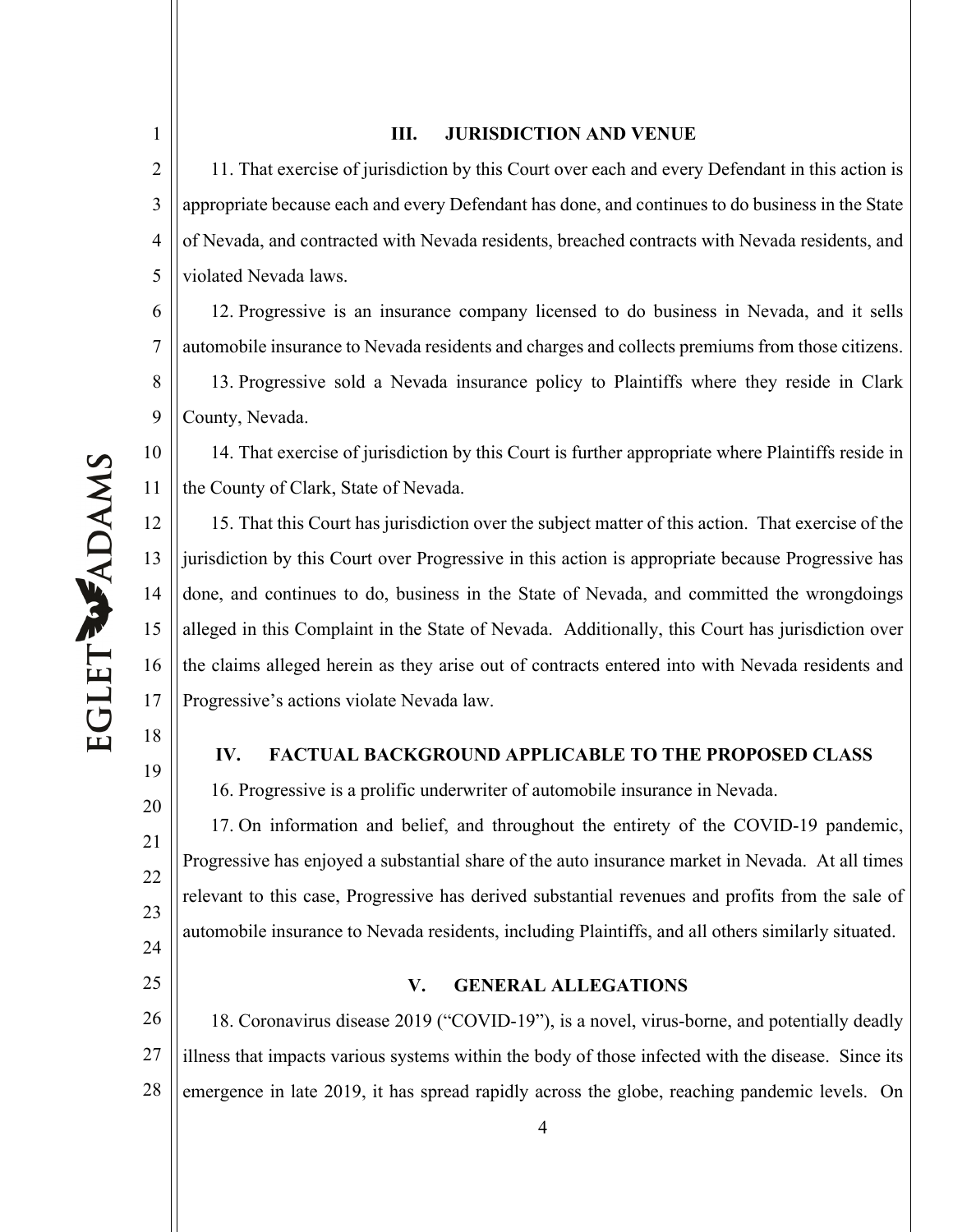1 2 3 January 20, 2020, it was declared a "public health emergency of international concerns" by the World Health Organization. A week later, the U.S. Secretary of Health and Human Services declared the virus a public health emergency in the United States.

19. COVID-19 is highly contagious and appears capable of spreading exponentially through transmission by persons who are symptomatic, asymptomatic, or pre-symptomatic.

6 7 8 20. As of the date of this complaint, the U.S. Centers for Disease Control and Prevention has recorded over 28 million cases of COVID-19, and over 497,000 COVID-related deaths in the U.S. alone.

9 10 21. The State of Nevada suffered over 4,700 COVID-related deaths as of the date of this Complaint. $<sup>1</sup>$  $<sup>1</sup>$  $<sup>1</sup>$ </sup>

11 12 13 14 15 16 17 18 22. On March 12, 2020, Nevada Governor Steve Sisolak issued the Declaration of Emergency for COVID-19.<sup>[2](#page-4-1)</sup> In that declaration, the Governor "determined that the State of Nevada is experiencing events that require a coordinated response for the health and safety of the public."<sup>[3](#page-4-2)</sup> The declaration "will remain in effect until the Chief Medical Officer notifies the Governor that the health event has been abated and the Governor issues an order terminating the emergency."[4](#page-4-3) 23. On March 15, 2020, Governor Sisolak issued the COVID-19 Declaration of Emergency Directive 001 closing all "public, community, and private K-12 schools in the state" until the Order is rescinded. [5](#page-4-4)

19 20 24. On March 19, 2020, Governor Sisolak issued COVID-19 Declaration of Emergency Directive 002 closing all in-person gaming establishments.<sup>[6](#page-4-5)</sup>

21 22 23 25. On March 20, 2020, Governor Sisolak issued COVID-19 Declaration of Emergency Directive 003 closing all "non-essential businesses" that promote social gatherings and prolonged

- <span id="page-4-1"></span>25 <sup>2</sup> https://gov.nv.gov/News/Emergency Orders/2020/2020-03-12 - COVID-19 Declaration of Emergency/ (last visited January 28, 2021).
- <span id="page-4-3"></span><span id="page-4-2"></span>26 <sup>3</sup> *Id.* <sup>4</sup> *Id.*

<span id="page-4-5"></span><span id="page-4-4"></span>27 19 Declaration of Emergency Directive 001/ (last visited January 28, 2021).

4

<span id="page-4-0"></span><sup>24</sup> <sup>1</sup> <https://nvhealthresponse.nv.gov/> (last visited February 22, 2021).

<sup>5</sup>[https://gov.nv.gov/News/Emergency\\_Orders/2020/2020-03-15\\_-\\_COVID-](https://gov.nv.gov/News/Emergency_Orders/2020/2020-03-15_-_COVID-19_Declaration_of_Emergency_Directive_001/)

<sup>28</sup> <sup>6</sup> [https://gov.nv.gov/News/Emergency\\_Orders/2020/2020-03-18\\_-\\_COVID-](https://gov.nv.gov/News/Emergency_Orders/2020/2020-03-18_-_COVID-19_Declaration_of_Emergency_Directive_002/)

<sup>19</sup> Declaration of Emergency Directive 002/ (last visited January 28, 2021).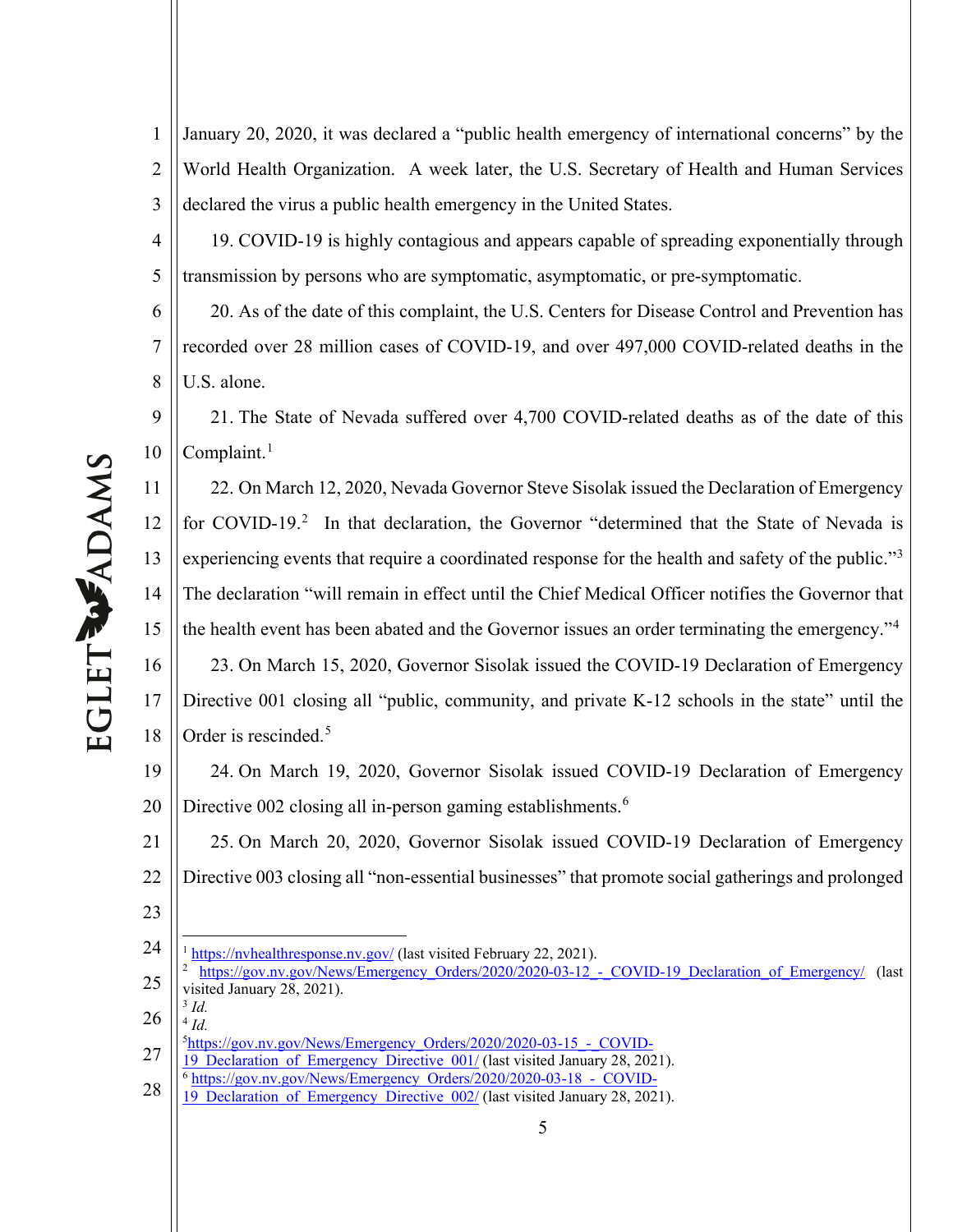1 2 3 4 interactions between individuals where risk of transmission is high.<sup>[7](#page-5-0)</sup> These businesses included recreation centers, clubhouses, nightclubs, movie theaters, massage parlors, adult entertainment establishments, brothels, live entertainment venues, gyms and studios, and aesthetic services (i.e. beauty shops, tanning salons, wax salons).<sup>[8](#page-5-1)</sup>

5 6 7 8 9 10 26. On March 24, 2020, Governor Sisolak issued COVID-19 Declaration of Emergency Directive 007, which stated that "[t]he Nevada general public shall not gather in groups of ten or more in any indoor or outdoor area," and directing local governments to limit the general public's use of "recreational equipment, including, without limitation, playground equipment, basketball courts, volleyball courts, baseball fields, beaches, or football fields, in a manner that causes the congregation of ten or more persons."<sup>[9](#page-5-2)</sup>

11 12 13 14 15 27. On November 10, 2020, Governor Sisolak once again urged all Nevadans to restrict their activities outside the home to only those essential activities for two (2) weeks, dubbed "Stay at Home 2.0." This request is a direct result of the rising numbers of COVID-19 infections within the State. The Governor warned that, if the infection numbers do not decrease, the State will likely be subject to another mandatory shut-down.

16 17 18 19 20 28. The practical effect of the COVID-19 crisis and the State of Nevada's response thereto has been to dramatically reduce the vehicle traffic on Nevada's roads. With non-essential businesses and schools closed as well as the limitation on the size of gatherings and people forced to remain at home due to the public health crisis, Nevada residents have been driving less frequently and shorter distances.

21 22 23 29. Vehicular traffic throughout Nevada has been greatly reduced during the COVID-19 pandemic. For example, in April 2020, the vehicular traffic at the Nevada-California border was sixty-six percent (66%) lower than it was in April 2019. Traffic volumes decreased between sixty

- <span id="page-5-0"></span>26 <sup>7</sup> [https://gov.nv.gov/News/Emergency\\_Orders/2020/2020-03-20\\_-\\_COVID-](https://gov.nv.gov/News/Emergency_Orders/2020/2020-03-20_-_COVID-19_Declaration_of_Emergency_Directive_003_(Attachments)/)
- <span id="page-5-1"></span>27 [19\\_Declaration\\_of\\_Emergency\\_Directive\\_003\\_\(Attachments\)/](https://gov.nv.gov/News/Emergency_Orders/2020/2020-03-20_-_COVID-19_Declaration_of_Emergency_Directive_003_(Attachments)/) (last visited January 28, 2021). <sup>8</sup> *Id.*
- <span id="page-5-2"></span>28 9 https://gov.nv.gov/News/Emergency\_Orders/2020/2020-03-24 - COVID-
- 19 Declaration of Emergency Directive 007 (Attachments)/ (last visited January 28, 2021).

24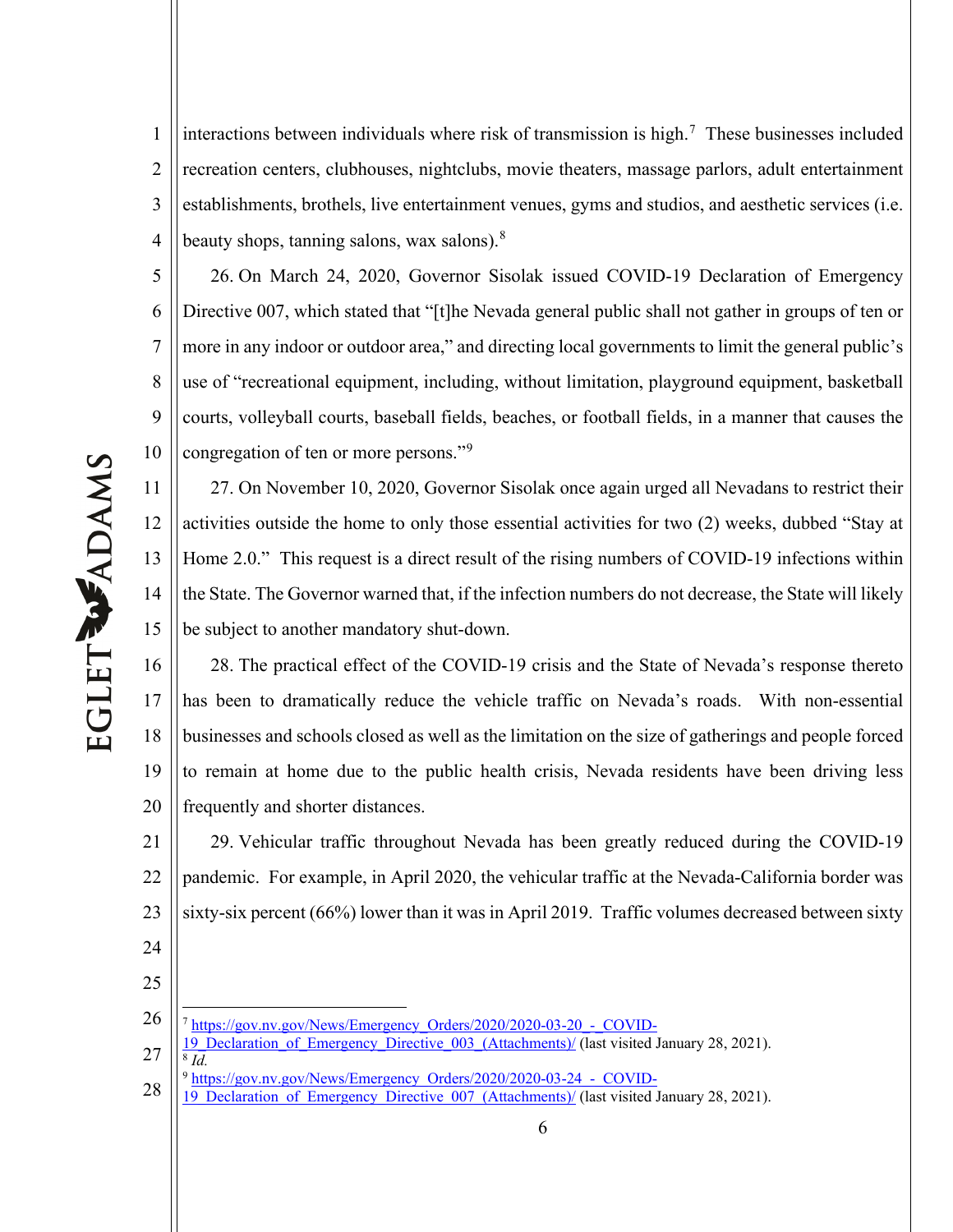1 2 percent (60%) to seventy percent (70%) compared to the same time periods in 2019. These reductions have been statewide.

3 4 5 6 7 8 9 30. With fewer people driving fewer miles, there are fewer automobile accidents and, therefore, fewer automobile insurance claims. The COVID-19 pandemic has thus led to a dramatic reduction in automobile insurance claims by Nevada residents. For example, there was a sixty percent (60%) reduction in automobile accidents in Southern Nevada in March 2020 from the prior year. This significant drop in driving, collisions, and automobile insurance claims during the pandemic will almost certainly continue for the foreseeable future, and for as long as the COVID-19 crisis continues.

EGLETWADAMS

11

19

10 12 31. In particular, the COVID-19 pandemic has led to a dramatic reduction in the number of Nevada automobile insurance claims that have been submitted and will be submitted to Progressive.

13 14 15 16 17 18 32. Insurance companies have provided varying forms of premium refunds or credits during the COVID-19 pandemic ranging from nothing at all to the 35% CHUBB provided to its insureds. These refunds or credits are arbitrary and inconsistent in amount and duration. In fact, the only consistency among the refunds or credits is that they are arbitrary and capricious, as well as insufficient to provide fair, actual, and meaningful relief to the insureds as illustrated in the following table:

20 21 22 23 24 25 26 27 28 **Insurance Company Quantity Duration** Acuity 850 - \$100 one time refund (amount depends on the number of insured vehicles) One time Allstate 15% discount 2 months (April & May 2020) Farmers Insurance 25% credit for 1 month and 15% for 1 month 2 months (April & May 2020) Geico 15% credit For an entire policy, but ONLY upon insurance renewal between April 8 – Oct 7, 2020. Liberty Mutual 15% refund 2 months (April & May 2020)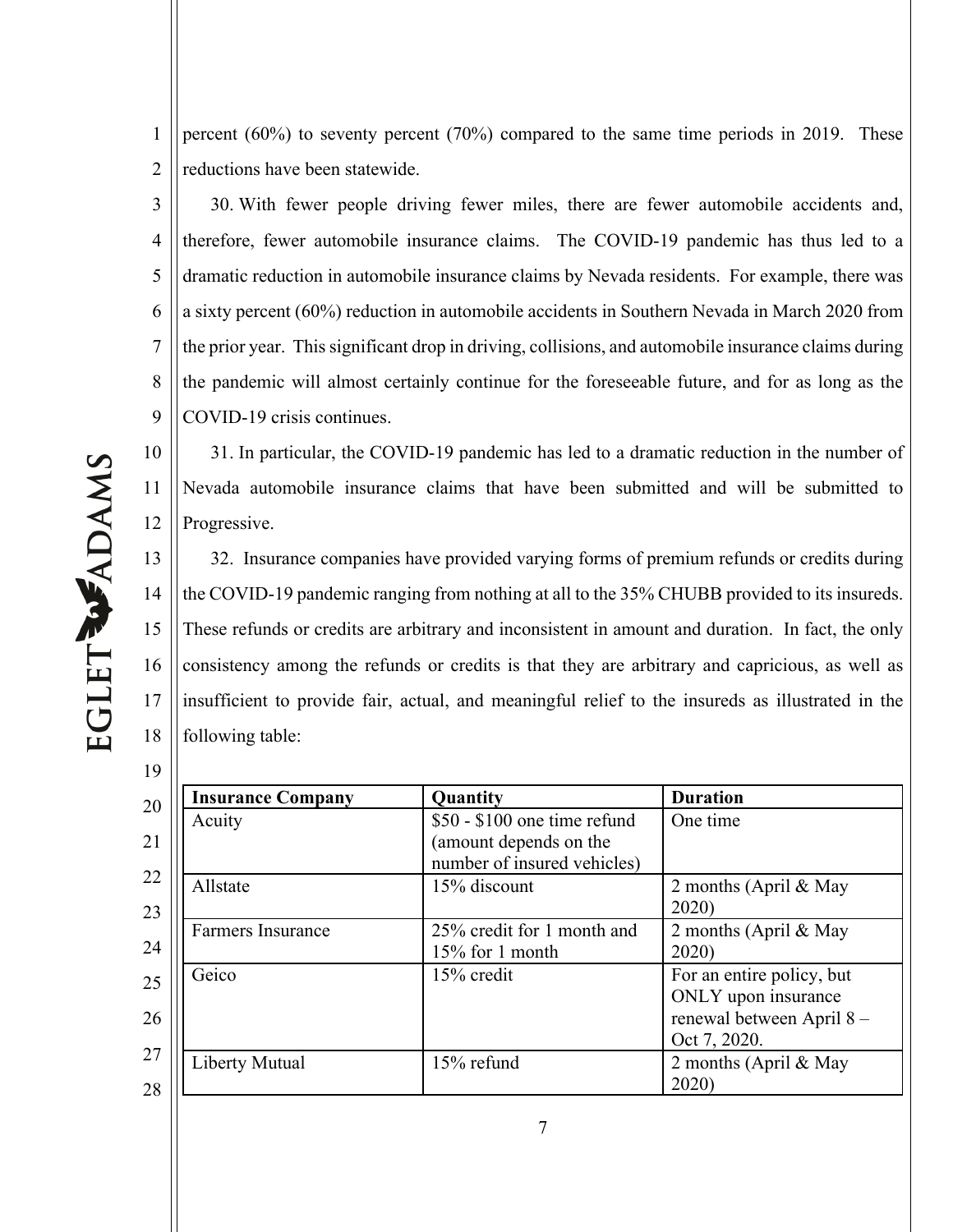| <b>Insurance Company</b> | <b>Quantity</b>                                                         | <b>Duration</b>                  |
|--------------------------|-------------------------------------------------------------------------|----------------------------------|
| Nationwide               | \$50                                                                    | One time                         |
| Progressive              | 20% credit                                                              | 2 months (April & May<br>2020    |
| <b>State Farm</b>        | 25% credit                                                              | 3 months (March $-$ May<br>2020  |
| Travelers                | 15% credit                                                              | 3 months (April - June 2020)     |
| USAA                     | 20% credit for 3 months then<br>reduced to a 10% credit for 2<br>months | 5 months (March $-$ July<br>2020 |

Though each insurance provider represented to its insureds that it understood the challenges individuals are facing during the COVID-19 pandemic and presented that fair refunds and credits were being issued, yet, none of them offered any meaningful relief that actually reflects the reduction in cars on the road and reduced driving during the pandemic.

# **A. Progressive's Wrongdoing**

33. Personal insurance rates are set to cover future expected claims and expenses. Auto insurers, including the Defendant Progressive, develop such rates by extrapolating from recent historical experience with premium payments, claims submitted, claim settlement expenses, and non-claim selling and administrative expenses, and then projecting future claims and costs from that data.

34. Under Nevada law, Defendant Progressive may not charge an insurance premium that is excessive.

35. A premium is based, in part, upon what Defendant Progressive anticipates for future claims payments both in severity and frequency, and premiums are calculated based upon the extent of the insured's normal driving routine.

22 23 24 36. As a result of COVID-19 restrictions, the frequency and severity of claims incurred by Progressive were dramatically reduced and significantly less than what was anticipated when the premium was charged.

25 26 27 37. As a result of COVID-19 restrictions, Progressive insureds drove significantly less than what was anticipated by Progressive when it developed the premium. As an example, Plaintiffs'

8

9

10

11

12

13

14

15

16

17

18

19

20

21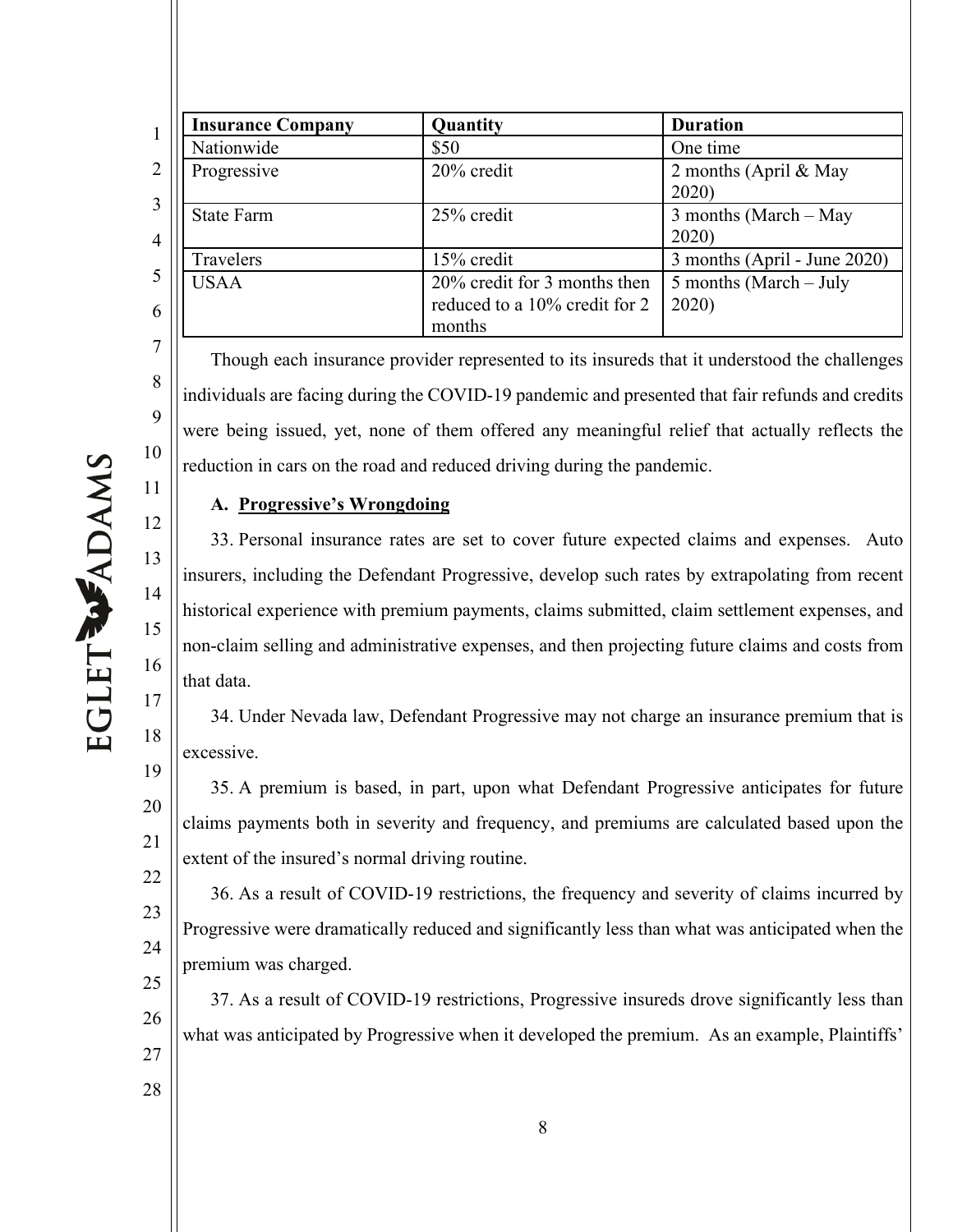driving time and mileage have been, and continue to be, greatly reduced because of the COVID-19 pandemic.

38. As a result of COVID-19 restrictions, Progressive has and will incur significantly less expenses in claim payments than what was anticipated when the premium was charged.

39. As a result of COVID-19 restrictions, Progressive has charged and collected an excessive premium to its insureds in the past and into the future.

7 40. Progressive is aware that it cannot charge excessive premiums, and it has an affirmative duty under law to return any excessive premiums that were collected.

9 10 11 41. Many auto insurers have provided what the industry refers as "premium relief" to their policyholders, but the so-called "relief" is actually designed to allow insurers to retain excessive premiums in light of COVID-19 restrictions.

42. Progressive knows that the premiums it charged and collected following COVID-19 restrictions is grossly excessive.

14 15 16 17 43. Specifically, Progressive represented on its website (in a post that remains at the time of filing) that it is "committed to making sure that [customers] have the protection and support [they] need." Despite this representation, Progressive only provided a premium credit of twenty percent (20%) for the months of April and May, 2020.

18 19 20 44. This premium credit is inadequate such that even if the credit is applied to Plaintiffs and those similarly situated, the Plaintiffs have paid and will continue to pay a grossly excessive premium.

21 22 45. This premium credit is designed to allow Progressive to retain a grossly excessive premiums and to continue charging grossly excessive premiums into the future.

23 24 46. Progressive has and will continue to receive a windfall as a result of, the COVID-19 pandemic.

25 26 47. Progressive, has continued to retain the excessive premium Plaintiffs, and those similarly situated, have paid and will pay excess premiums into the future.

- 27
- 28

EGLET WADAMS

1

2

3

4

5

6

8

12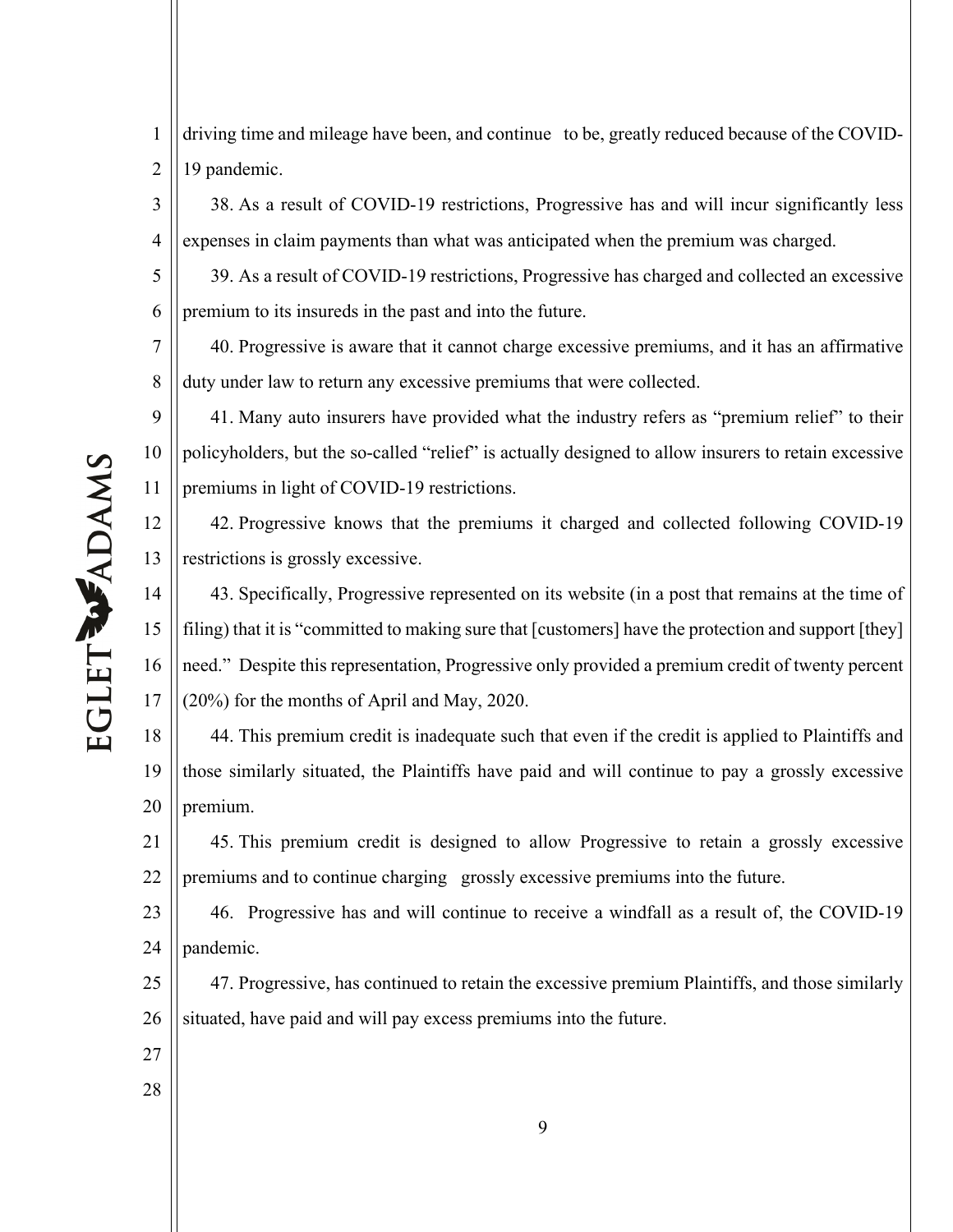1

### **VI. CLASS ACTION ALLEGATIONS**

2 3 4 5 48. Plaintiffs bring this action on behalf of themselves and all others similarly situated, as representatives of the following proposed class: All Nevada residents who were automobile insurance policyholders of Defendant Progressive as of March 1, 2020, and who have thereafter continued to be Progressive automobile insurance policyholders.

6 7 8 9 10 11 12 49. Numerosity: Upon information and belief, Plaintiffs allege that the total number of Class members is dispersed across the State of Nevada. Consequently, joinder of the individual Class members would be impracticable. While the exact number of Class members is unknown to Plaintiffs at this time, and can only be ascertained through appropriate discovery, Plaintiffs believe that there are thousands of members in the proposed Class such that the disposition of the individual claims of the respective Class members through this Class action will benefit both the parties and this Court, and will facilitate judicial economy.

13 14 15 50. Ascertainability: The Class is ascertainable because, on information and belief, each Class member who holds a policy for automobile insurance through Progressive that was active as of March 1, 2020, is kept and stored in Progressive's electronic database and records.

16 17 18 19 51. Typicality: Plaintiffs' claims are typical of the members of the Class. The claims of Plaintiffs and the members of the Class are based on the same legal theories and arise from the same conduct. As such, the claims of the Plaintiffs and the Class rise and fall together and are typical of one another.

20 21 22 23 24 25 26 27 52. Common Questions of Fact and Law Predominate: Judicial determination of the common legal and factual issues essential to this case would be far more efficient and economical as a class action than in piecemeal individual determinations. There is no plain, speedy, or adequate remedy other than by maintenance of this lawsuit as a class action because individual actions for premium refunds are relatively small, making it economically infeasible for Class Members to pursue remedies individually. The prosecution of separate actions by individual Members of the Class, even if theoretically possible, would create a risk of inconsistent or varying adjudications with respect to the individual Class Members against Defendants and would establish incompatible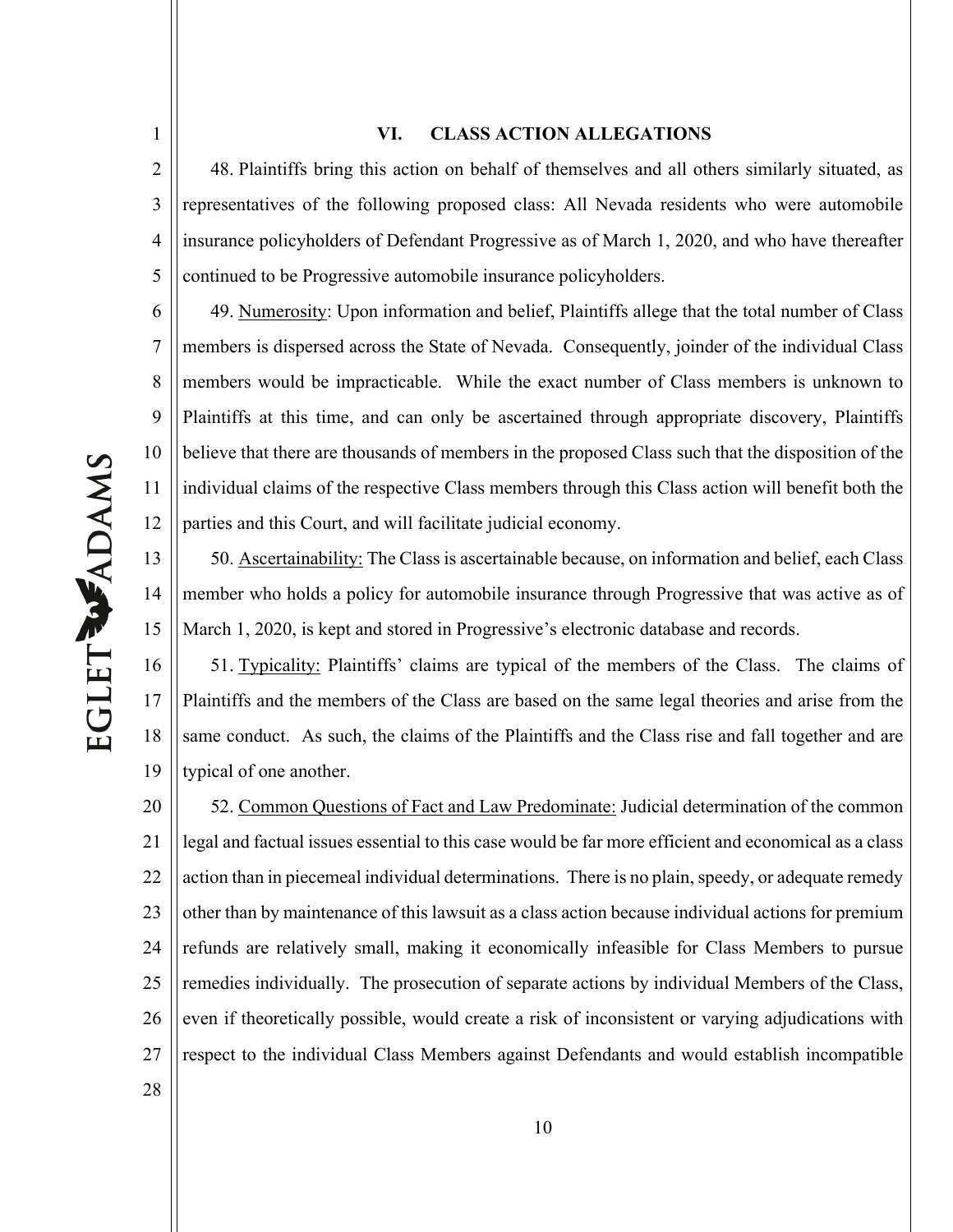| 1              |                | standards of conduct for the Defendants. There are several questions of law or fact common to |
|----------------|----------------|-----------------------------------------------------------------------------------------------|
| $\overline{2}$ |                | all Class members including, but not limited to:                                              |
| 3              | a.             | Whether each member of the proposed class was a policyholder under an existing                |
| $\overline{4}$ |                | Progressive automobile insurance policy as of March 1, 2020, and has since                    |
| 5              |                | continued to be a Progressive policyholder;                                                   |
| 6              | b.             | Whether Progressive has charged each member an excessive premium following                    |
| 7              |                | COVID-19 restrictions;                                                                        |
| 8              |                | c. Whether each member of the proposed class has been offered or provided with the            |
| 9              |                | inadequate premium reduction described in paragraph 43 above;                                 |
| 10             |                | d. Whether the fairness and/or reasonableness of Progressive's program of premium             |
| 11             |                | reduction, as described above, is governed by the terms of its automobile policies            |
| 12             |                | and Nevada law;                                                                               |
| 13             |                | e. Whether Progressive's offer or provision of premium reduction, as described in             |
| 14             |                | paragraph 43 above, constitutes an unfair or deceptive act or practice;                       |
| 15             | f.             | Whether Progressive implemented its offer of premium reduction, as described in               |
| 16             |                | paragraph 43 above, with the expectation that others would rely upon any                      |
| 17             |                | misrepresentation, or any concealment or omission of material fact, subsumed                  |
| 18             |                | within such offer;                                                                            |
| 19             | g.             | Whether Progressive's program of premium reduction, as described in paragraph                 |
| 20             |                | 43 above, is unfair and/or unreasonable;                                                      |
| 21             | h.             | Whether Progressive's program of premium reduction, as described in paragraph                 |
| 22             |                | 43 above, constitutes a breach of the implied covenant of good faith and fair                 |
| 23             |                | dealing contained in each of the company's Nevada automobile insurance policies;              |
| 24             | $\mathbf{i}$ . | Whether Progressive's program of premium reduction, as described in paragraph                 |
| 25             |                | 43 above, results in a violation of Nevada law; and                                           |
| 26             | j.             | Whether Progressive owes greater COVID-related premium reduction to its                       |
| 27             |                | Nevada automobile insurance policyholders.                                                    |
| 28             |                |                                                                                               |
|                |                |                                                                                               |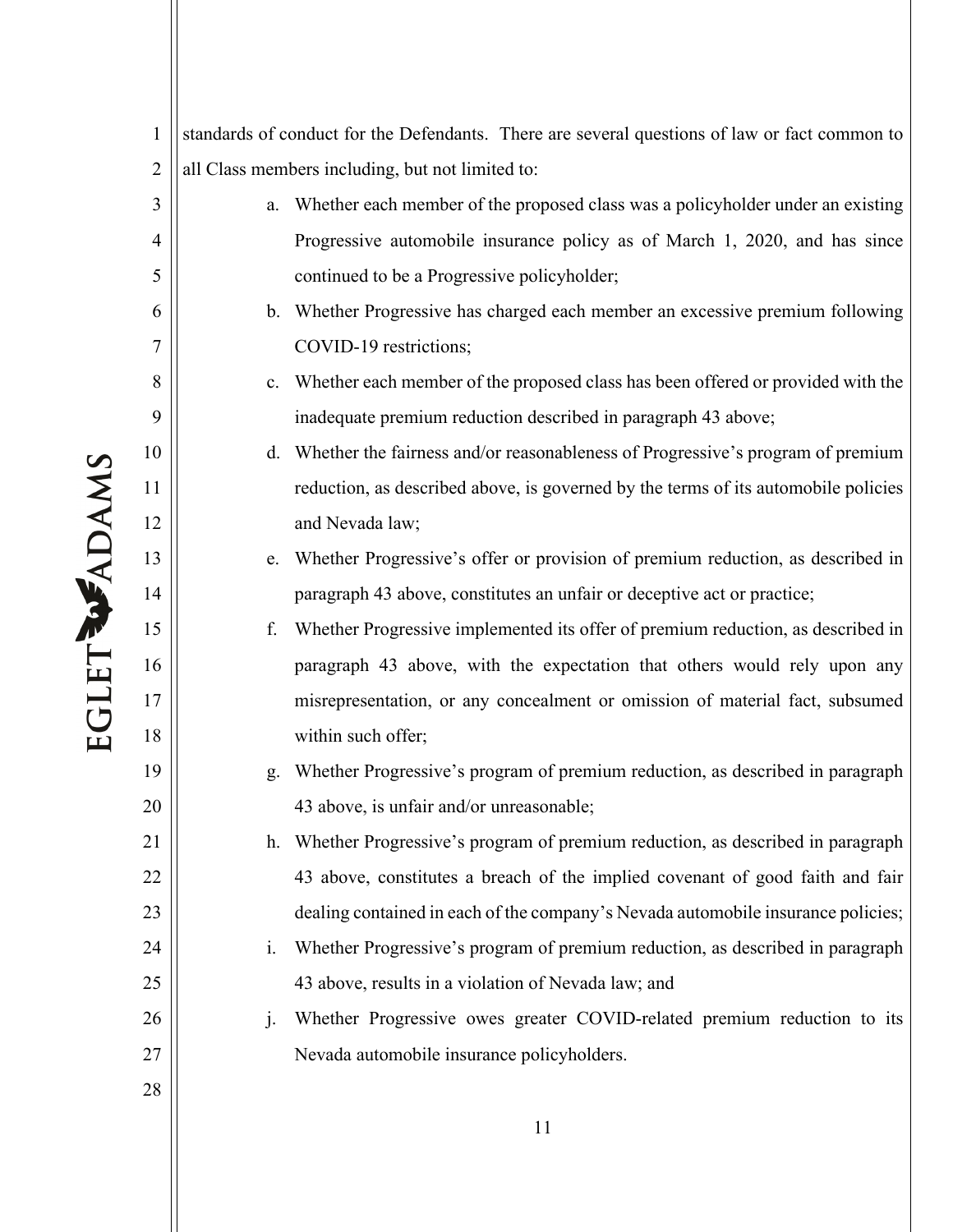1 2 3 4 5 6 7 8 53. Adequacy of Representation: Plaintiffs are adequate representatives of the Class because their interests do not conflict with the interests of the other members of the Class. Plaintiffs will fairly, adequately, and vigorously represent and protect the interests of the members of the Class and have no interests antagonistic to the members of the Class. Plaintiffs have retained counsel who are competent and experienced in the prosecution of complex consumer class action litigation. Plaintiffs' attorneys have the resources, expertise, and experience to prosecute this action, and do not have knowledge of any conflicts among the members of Plaintiffs' Class, or any conflicts between the Class and Plaintiffs' attorneys.

9 10 11 12 13 14 15 16 17 18 19 20 21 22 54. Superiority: The class action is superior to other available methods for the fair and efficient adjudication of this controversy because: (a) the prosecution of a multitude of separate actions would be inefficient and wasteful of judicial resources; (b) the members of the Class may be scattered throughout Nevada and are not likely to be able to enforce their rights unless this action is maintained as a class action; (c) the issues raised can be more fairly and efficiently resolved in the context of a single action rather than through piecemeal litigation in the context of separate actions; (d) the resolution of litigation in a single forum will avoid the danger and resultant confusion of possible inconsistent determinations; (e) the prosecution of separate actions would create the risk of inconsistent or varying adjudications; (f) Defendants have acted and will act on grounds applicable to all Class members; (g) individual Class members' premium refund claims are relatively small and the expense and burden of individual litigation makes it impossible for Class members to individually redress the wrongs done to them; and (h) questions of law and/or fact common to the Class, especially on issues of liability, predominate over any individual question.

# **VII. CAUSES OF ACTION FIRST CAUSE OF ACTION**

### **Declaratory Relief Pursuant to NRS 30.040**

55. Plaintiffs, on behalf of themselves and all others similarly situated, repeat and incorporate by reference the allegations set forth in paragraphs 1 through 54 above.

EGLET WADAMS

23

24

25

26

27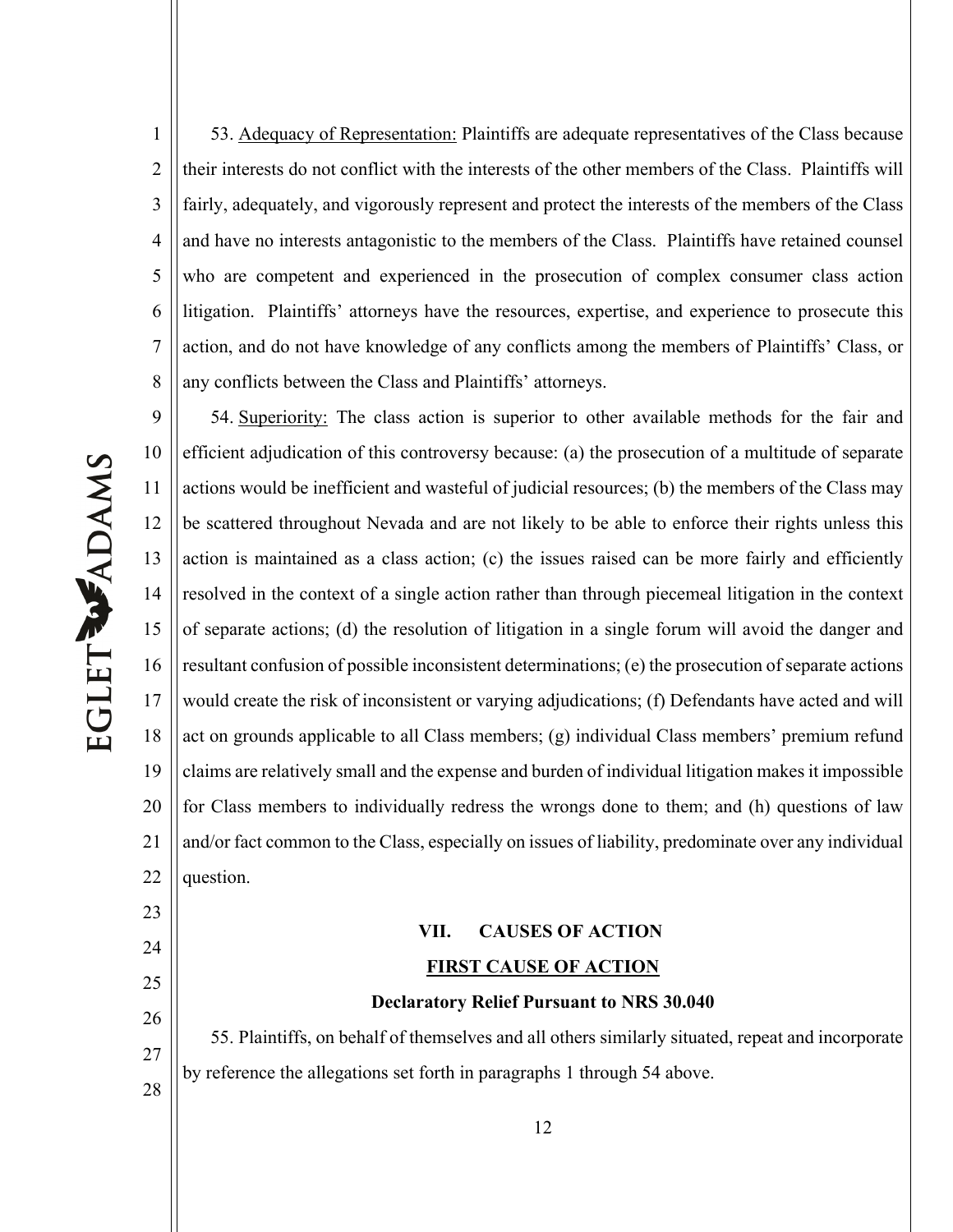EGLET WADAMS

1

8

9

11

12

20

21

56. Progressive has charged an excessive premium following COVID-19 restrictions.

2 3 4 57. Progressive's program of premium reduction, as described in paragraph 43 above, continues to unlawfully deprive its Nevada automobile insurance policyholders of the full and fair COVID-related premium relief to which they are entitled.

5 6 7 58. Progressive's program of premium reduction, as described in paragraph 43 above, is designed to secure for Progressive, and has secured and will continue to secure for Progressive, an unfair windfall at the expense of Progressive's Nevada automobile insurance policyholders.

59. Progressive's program of premium reduction, as described in paragraph 43 above, is unlawful.

10 13 60. An actual controversy of a justiciable nature exists regarding the contractual relationship between the Plaintiffs, on behalf of themselves and all others similarly situated, and Progressive, concerning the parties' rights and obligations with respect to Progressive's program of COVIDrelated premium reduction.

14 15 16 17 61. The controversy is of sufficient immediacy to justify the entry of a declaratory judgment regarding the contracts between the Plaintiffs, and all others similarly situated, and Progressive. 62. An actual controversy of a justiciable nature exists regarding Progressive's statutory responsibilities to provide automobile insurance and to not charge excessive premiums.

18 19 63. An award of declaratory relief by this Court will terminate some or all the existing controversy between the parties.

### **SECOND CAUSE OF ACTION**

### **Breach of Contract**

22 23 64. Plaintiffs, on behalf of themselves, and all others similarly situated, repeat and incorporate by reference the allegations set forth in paragraphs 1 through 63 above.

24 25 65. Plaintiffs, and Class members, each entered an insurance contract for automobile insurance with Progressive.

26 66. The insurance contract is governed by Nevada law.

27 28 67. Progressive agreed to charge a premium that was reasonable in relation to the risk and was not excessive.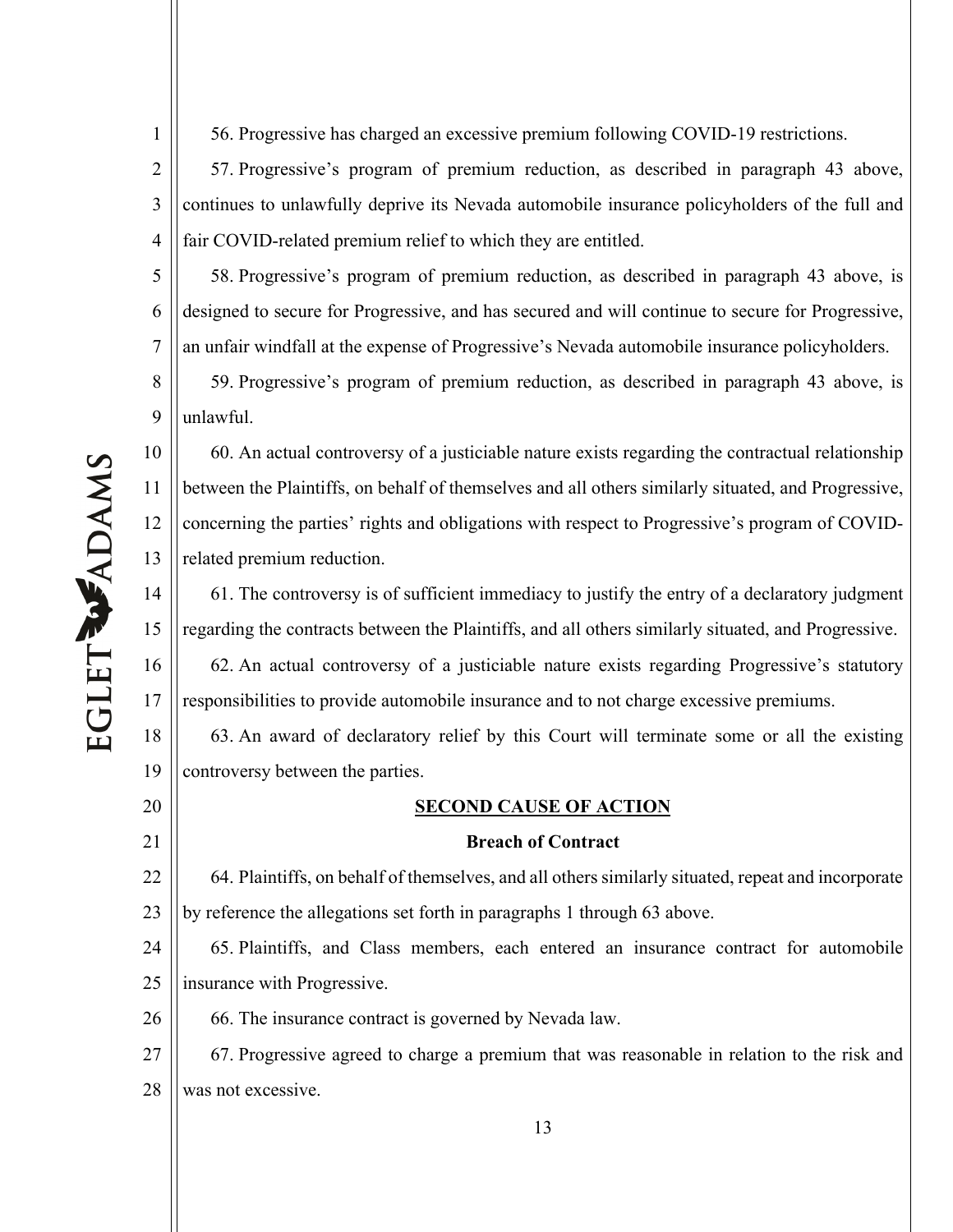68. Progressive should charge for the right coverage at the right price.

2 3 4 69. Progressive is aware of that the effects of the COVID-19 pandemic and restrictions materially changed the nature of the risk being insured because there was material decrease in the claims frequency and severity.

5 6 70. In light of the change of the risk being insured, the pre-COVID-19 premium is excessive in relation to the COVID-19 risks.

7 8 71. Plaintiffs, and those similarly situated, paid an excessive premium when they paid the premium Progressive charged.

9 10 72. Progressive breached the insurance contract when it collected an excessive premium from Plaintiffs and those similarly situated.

11 12 13 73. As a direct result of Progressive's breach of contract, Plaintiffs on behalf of themselves and all others similarly situated, have been damaged as they paid an excessive premium and will continue to pay an excessive premium into the future.

14 15 16 74. As a direct and proximate result of the foregoing and as a result of the breach by Defendants, Plaintiffs, and those similarly situated, have sustained damages in an amount exceeding Fifteen Thousand Dollars (\$15,000.00).

17 18 19 75. It has been necessary for Plaintiffs to retain the services of counsel to represent them, and those similarly situation, to bring this action, and Plaintiffs are entitled to recovery of attorneys' fees and costs incurred herein.

**THIRD CAUSE OF ACTION**

### **Breach of the Covenant of Good Faith and Fair Dealing (Contract)**

22 23 76. Plaintiffs, on behalf of themselves and all others similarly situated, repeat and incorporate by reference the allegations set forth in paragraphs 1 through 75 above.

24 25 77. Each existing automobile insurance policy Progressive has issued in the State of Nevada contains an implied covenant of good faith and fair dealing.

26 27 78. Progressive owes a duty of good faith and fair dealing to Plaintiffs and those similarly situated, to act in a manner that is faithful to the purpose and spirit of the contract.

20

21

28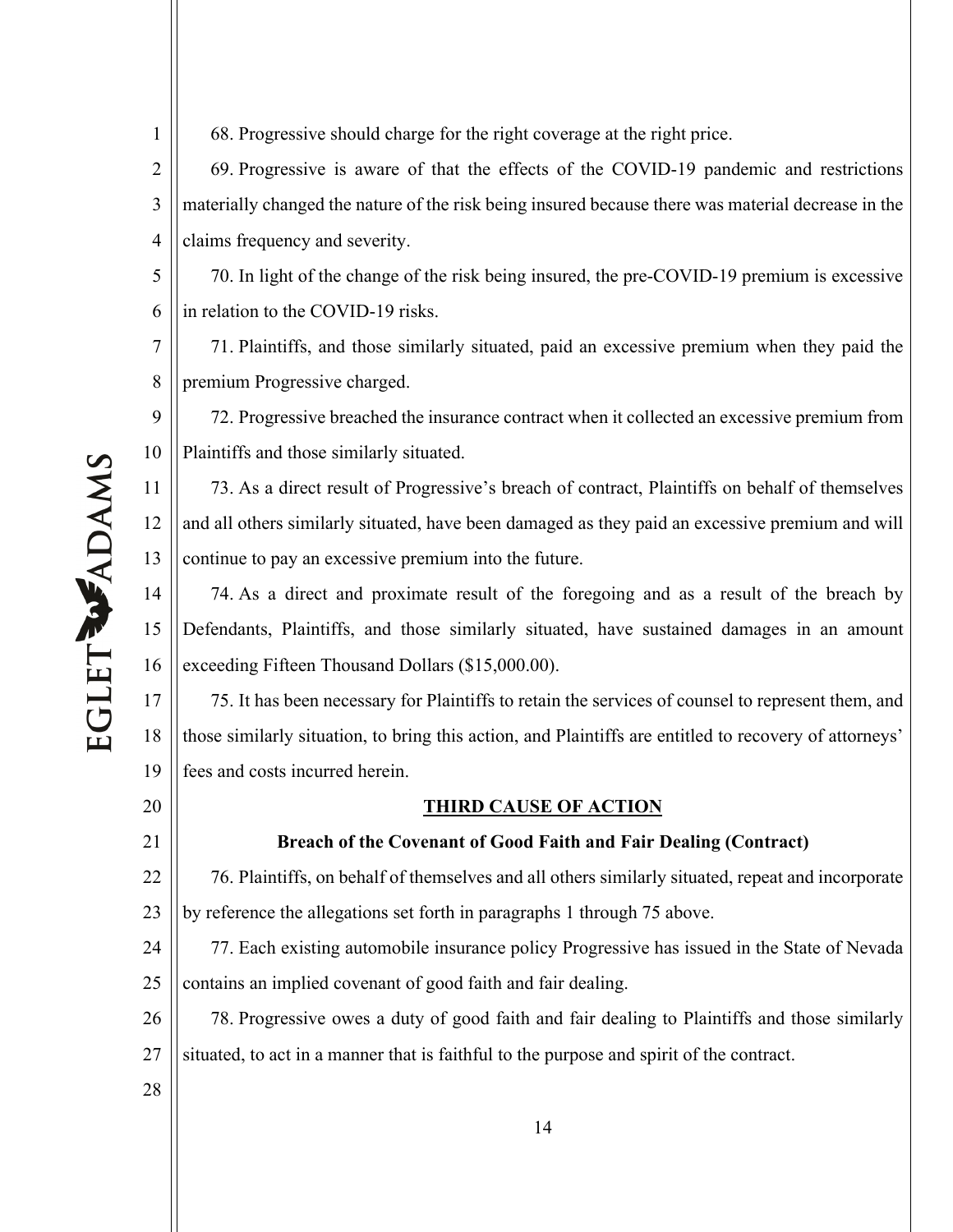79. In order to fulfill the purpose and spirit of the contract, Progressive must charge a premium that is reasonable in relation to the risk insured against and is not excessive.

3 4 5 80. Progressive is aware that the effects of the COVID-19 pandemic and restrictions materially changed the nature of the risk being insured because there was a material decrease in the claims frequency and severity.

6 7 81. In light of the change of the risk being insured, the pre-COVID-19 premium is excessive in relation to the COVID-19 risks.

8 9 82. Plaintiffs, and those similarly situated, paid an excessive premium when they paid the premium Progressive charged.

83. Progressive has deliberately contravened the intention and spirit of the contract by collecting and retaining the excessive premium.

84. Progressive breached its duty of good faith and fair dealing when it collected and collected and retained an excessive premium from Plaintiffs and those similarly situated.

14 15 16 85. As a direct result of Progressive's breach of contract, Plaintiffs on behalf of themselves and all others similarly situated, have been damaged as they paid an excessive premium and will continue to do so into the future.

17 18 19 86. As a direct and proximate result of the foregoing and as a result of the breach by Defendants, Plaintiffs, and those similarly situated, have sustained damages in an amount exceeding Fifteen Thousand Dollars (\$15,000.00).

20 21 22 87. It has been necessary for Plaintiffs to retain the services of counsel to represent them, and those similarly situation, to bring this action, and Plaintiffs are entitled to recovery of attorneys' fees and costs incurred herein.

### **FOURTH CAUSE OF ACTION**

### **Bad Faith**

26 27 88. Plaintiffs, on behalf of themselves and all others similarly situated, repeat and incorporate by reference the allegations set forth in paragraphs 1 through 87 above.

EGLET WADAMS

1

2

10

11

12

13

23

24

25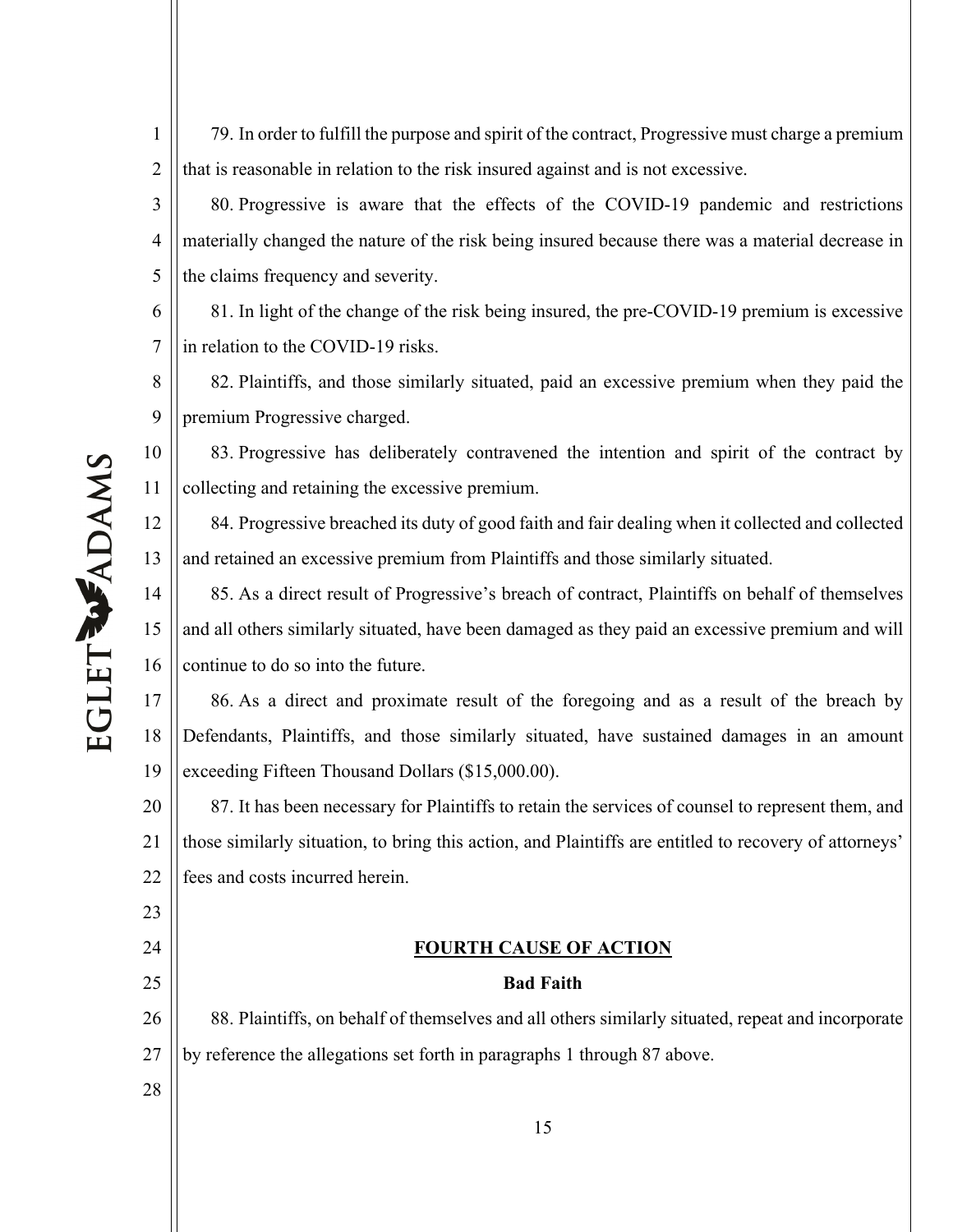89. Progressive owes a duty of good faith and fair dealing to Plaintiffs, and all others similarly situated insureds and the duty is imposed by law.

3 90. As part of its duty of good faith and fair dealing, Progressive has a fiduciary-like relationship to Plaintiffs and all other similarly situated insureds.

5 6 91. Under the law, Plaintiffs, and all those similarly situated insureds, have the right to expect trust and confidence in the integrity and fidelity of Progressive.

7 92. Progressive contracted with Plaintiffs, and all those similarly situated, to provide protection, peace of mind, and security as it relates to their automobile insurance.

9 10 93. As set forth herein, Progressive, as part of its fiduciary-like duties, cannot charge or retain an excessive premium.

12 94. Progressive has breached its duty of good faith and fair dealing by charging and collecting from Plaintiffs, and all those similarly situated, an excessive premium.

13 14 95. Progressive has acted unreasonably with knowledge, and there is no unreasonable basis for its conduct.

15 16 17 96. Progressive represented to its customers, including Plaintiffs, and all those similarly situated, that it was taking measures to reduce costs to Plaintiffs, and all those similarly situated, during the COVID-19 crisis.

18 19 97. Progressive misrepresented the nature of any relief it may offer to its customers, including Plaintiffs, and all those similarly situated.

20 21 98. Progressive only provided a premium credit of twenty percent (20%) for the months of April and May, 2020.

22 23 99. This limited premium credit is insufficient, particularly where driving in the State has declined between forty percent (40%) and seventy percent (70%) depending on the week.

24 25 26 100. In so doing, Progressive is taking advantage of its insureds, including Plaintiffs and those similarly situated, by continuing to collect and charge excessive premiums despite the greatly reduced risk and enjoying substantial profits as a result.

27 28 101. Progressive has acted in bad faith in breaching the fiduciary responsibility it owes to Plaintiffs and all those similarly situated.

1

2

4

8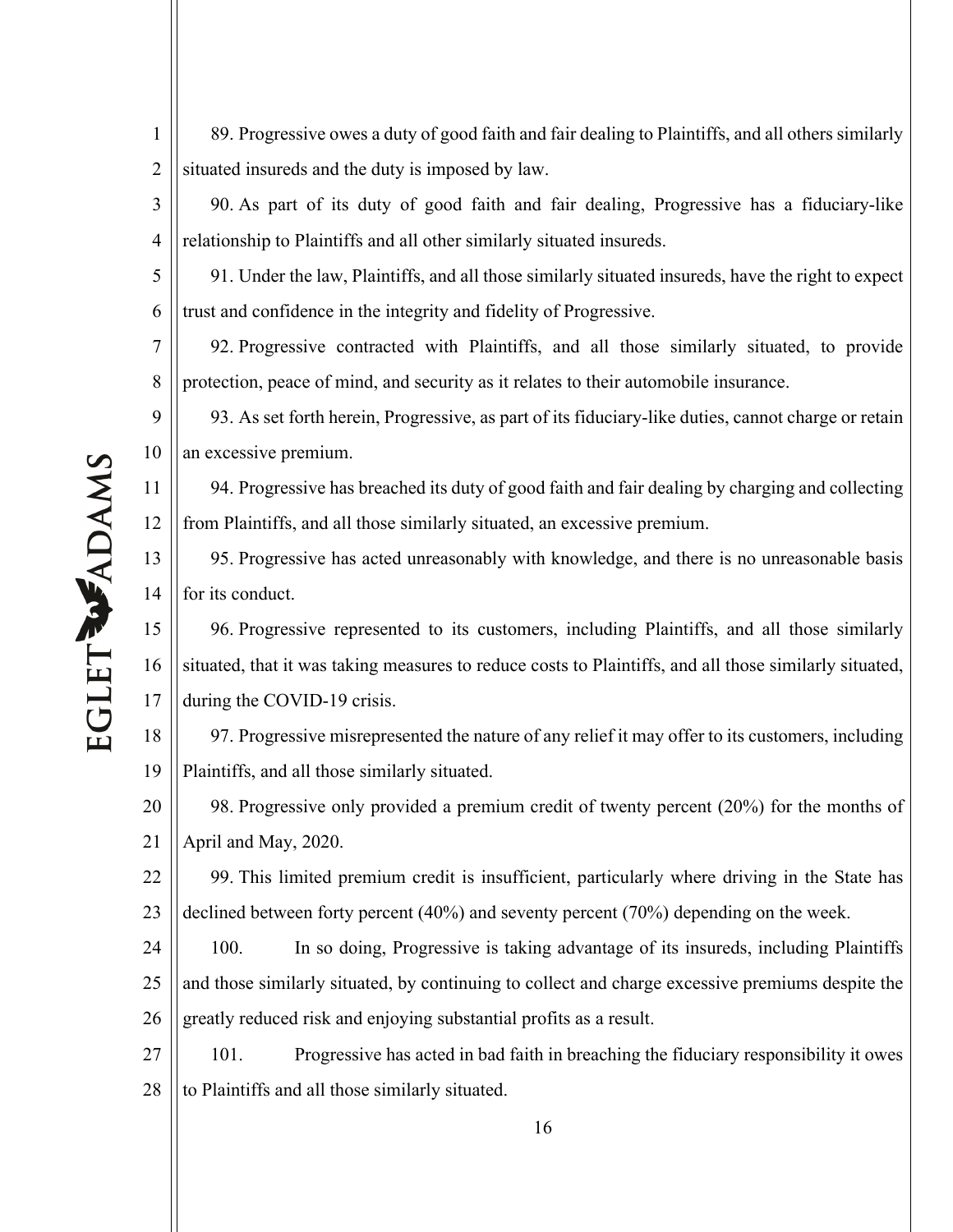102. Progressive's actions were not keeping with the relationship of trust and confidence with its insureds, including Plaintiffs and all those similarly situated.

3 4 5 6 103. As a direct and proximate result of the foregoing and as a result of the breach by Defendants, Plaintiffs, and those similarly situated, have sustained damages as they have paid and will continue to pay into the future in an amount exceeding Fifteen Thousand Dollars (\$15,000.00).

7 8 9 104. Defendants made intentional misrepresentations to their insureds and acted with conscious disregard to the rights of their insureds thus entitling Plaintiffs, and all those similarly situated, to an award of punitive damages.

105. It has been necessary for Plaintiffs to retain the services of counsel to represent them, and those similarly situation, to bring this action, and Plaintiffs are entitled to recovery of attorneys' fees and costs incurred herein.

### **FIFTH CAUSE OF ACTION**

### **Violation of Nevada's Deceptive Trade Practices Act (NRS §§ 598.0903 to 598.0999)**

106. Plaintiffs, on behalf of themselves and all others similarly situated, repeat, and incorporate by reference the allegations set forth in paragraphs 1 through 105 above.

18 19 20 21 22 23 107. At all times relevant herein, Defendants violated the Nevada Deceptive Trade Practices Act, §§ 598.0903 to 598.0999, by representing to its automobile insurance policyholders that they will receive premium rates based upon risk factors, offering an inadequate premium reduction in light of the COVID-19 pandemic, and failing to take into consideration the ongoing decrease in risk due to the decreased volume of vehicle traffic on all roads throughout Nevada.

24 25 26 27 108. Defendants made false or misleading statements of fact concerning the price and cost of its automobile insurance policies, as set forth above, in violation of NRS 598.0915(13) and otherwise knowingly made false representations in their communications with automobile insurance policyholders regarding the COVID-19 premium reduction described above.

EGLET WADAMS

1

2

10

11

12

13

14

15

16

17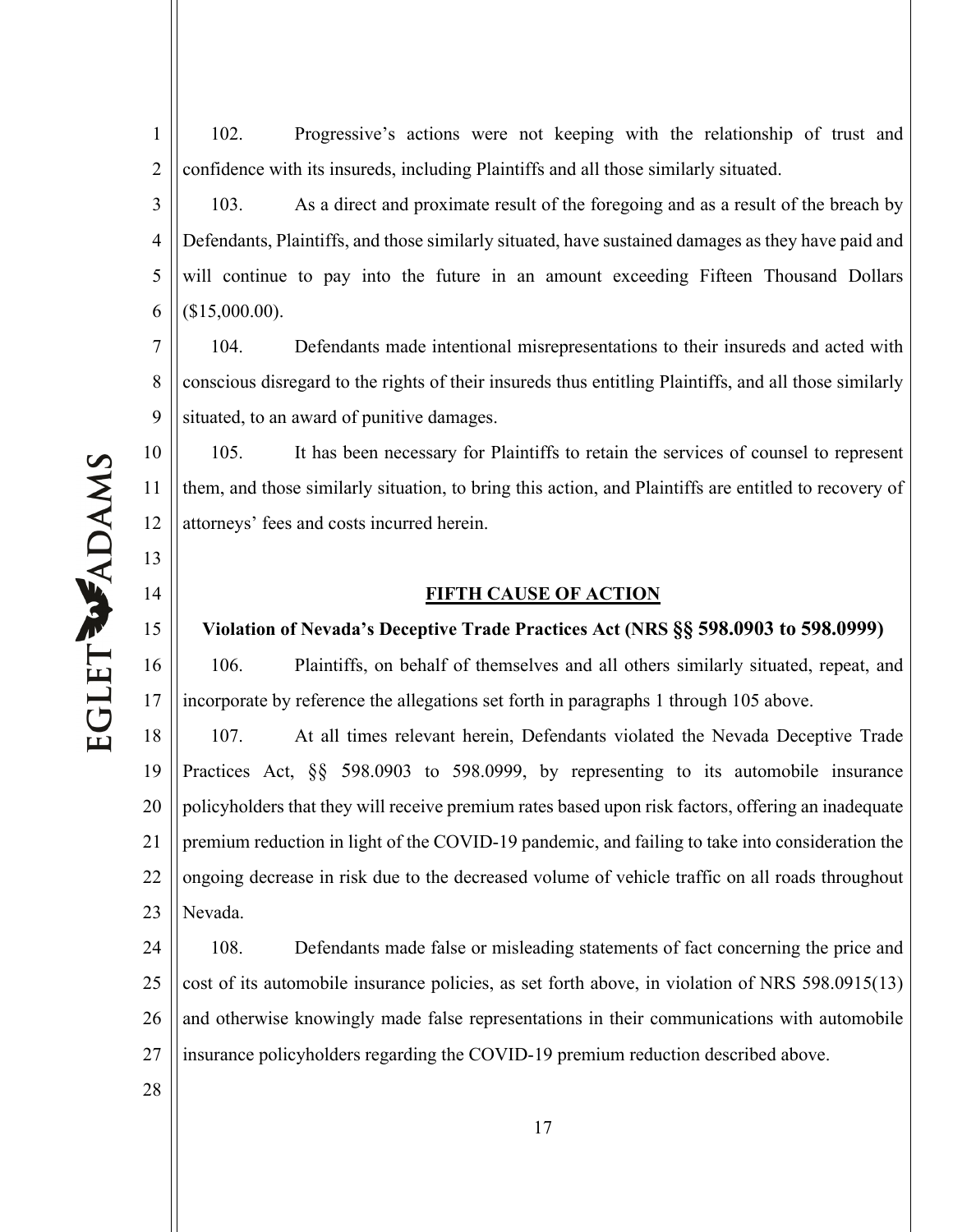1 2 3 109. In making its offer of premium reduction, Progressive represented to its Nevada automobile insurance policyholders (implicitly, if not explicitly) that such offer is fair and reasonable, when in fact it is neither.

4 5 6 7 110. In making its offer of premium reduction, Progressive concealed from its Nevada automobile insurance policyholders, or omitted to share with such policyholders, the inadequacy and unfairness of that offer. Progressive engaged in such conduct with the intent that others rely upon such concealment and/or omission.

8 9 10 11 12 13 14 111. In making its offer of premium reduction, Progressive expressly represented to its Nevada automobile insurance policyholders that it would be there in their time of need, as it knows its insureds trusted it to do, and that "by sticking together and taking care of one another during these difficult times, we'll come through this stronger." This was a misrepresentation of Progressive's intent as the premium credit was only provided once even though Governor Sisolak's March 12, 2020 emergency declaration has been ongoing for 11 months, and may continue for several months.

15 16 17 112. As a direct result of Progressive's conduct, Plaintiffs on behalf of themselves and all others similarly situated, have been deprived of fair and adequate premiums as well as COVIDrelated premium reduction to which they are fairly and lawfully entitled.

18 19 20 113. As a direct and proximate result of the foregoing and as a result of the breach by Defendants, Plaintiffs, and those similarly situated, have sustained damages in an amount exceeding Fifteen Thousand Dollars (\$15,000.00).

21 22 23 114. Defendants made intentional misrepresentations to their insureds and acted with conscious disregard to the rights of their insureds thus entitling Plaintiffs, and all those similarly situated, to an award of punitive damages.

24 25 26 115. It has been necessary for Plaintiffs to retain the services of counsel to represent them, and those similarly situation, to bring this action, and Plaintiffs are entitled to recovery of attorneys' fees and costs incurred herein.

- 27
- 28

EGLET WADAMS